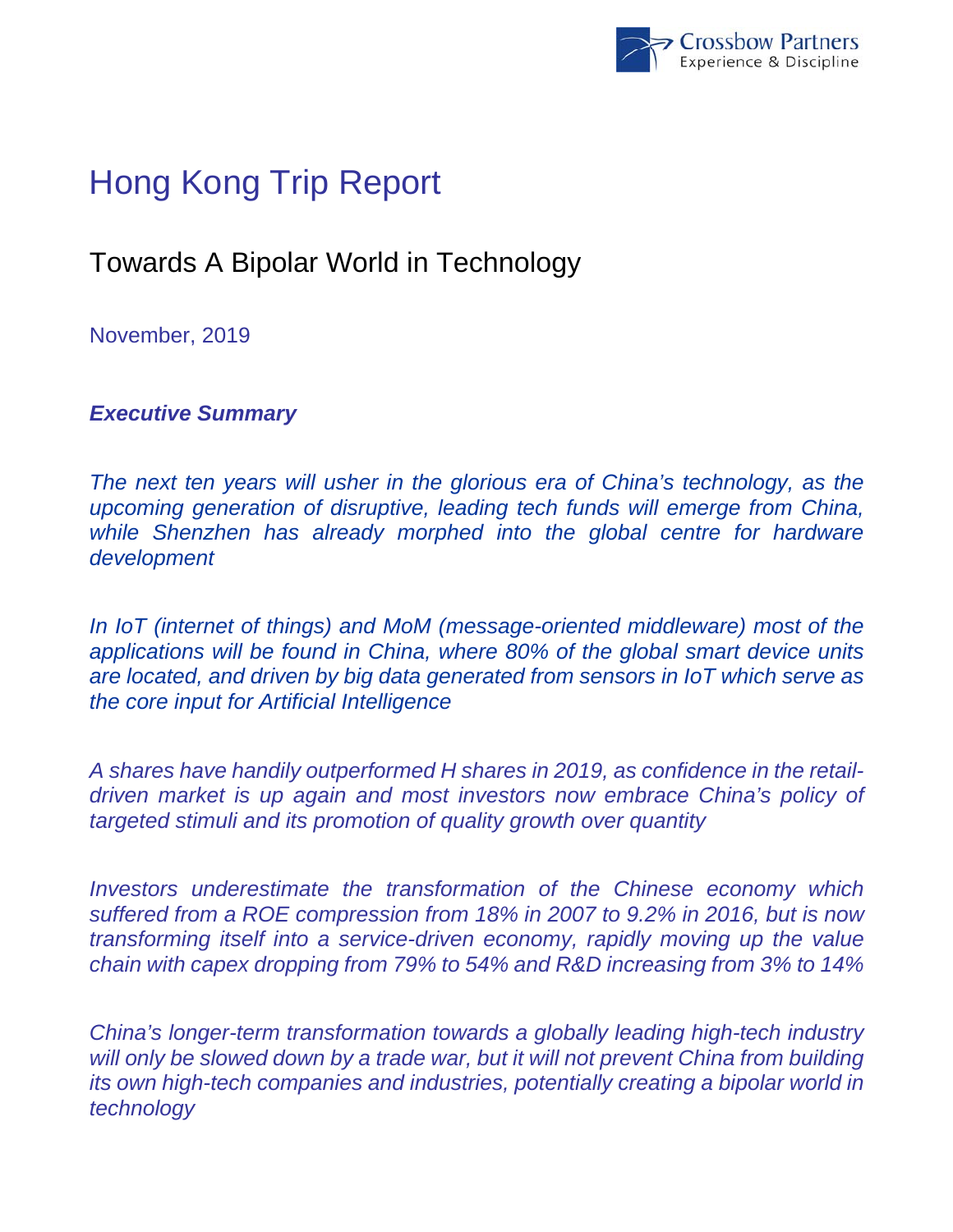

### **Behind the "Silicon Curtain": Towards A Bipolar World in Technology**

#### **1. Hong Kong Remains the Gateway to and from China**

The unresolved crisis in Hong Kong represents not only the most profound challenge to Xi Jinping's rule since he ascended to power in 2012, but also to Hong Kong as a global financial centre and as a gateway to and from China. In the past six months since the protests broke out, China has been unable to come up with a recipe to solve the issues with the pro-democracy movement.

Despite the growing violence and the disruptions in the city, the protesters have so far managed to retain support among the population at large – as the sweeping success of pro-democracy candidates in local elections illustrated.



Source: Reuters, Explainer: How Important Is Hong Kong to the Rest of China?, September 2019

Explanations for Hong Kong's unhappiness and unrest range from economic discontents (i.e. high costs of living, and, particularly, housing) to a surge of mainland money and immigrants to political concerns (i.e. the fear that freedom of expression and rule-of-law are under threat and the potential convergence of the two systems towards and after 2047). It seems that Hong Kong is "uncomfortable with its history, unhappy with its present and unsure of its future", as Ben Bland aptly diagnosed in his book "Generation HK: Seeking Identity in China's Shadow".

Despite the recent turmoil and reports about asset outflows to Singapore Hong Kong's future as a global financial centre looks assured, as it remains China's window to the world. The city state remains the market where China and its companies get access to the USD market and where they can tap into a global investor base. Most of China's largest firms have listed in Hong Kong which often serves as a springboard to international expansion. Last year, Chinese companies raised USD 64.2 bn globally, of which USD 35 bn came from Hong Kong. Alibaba's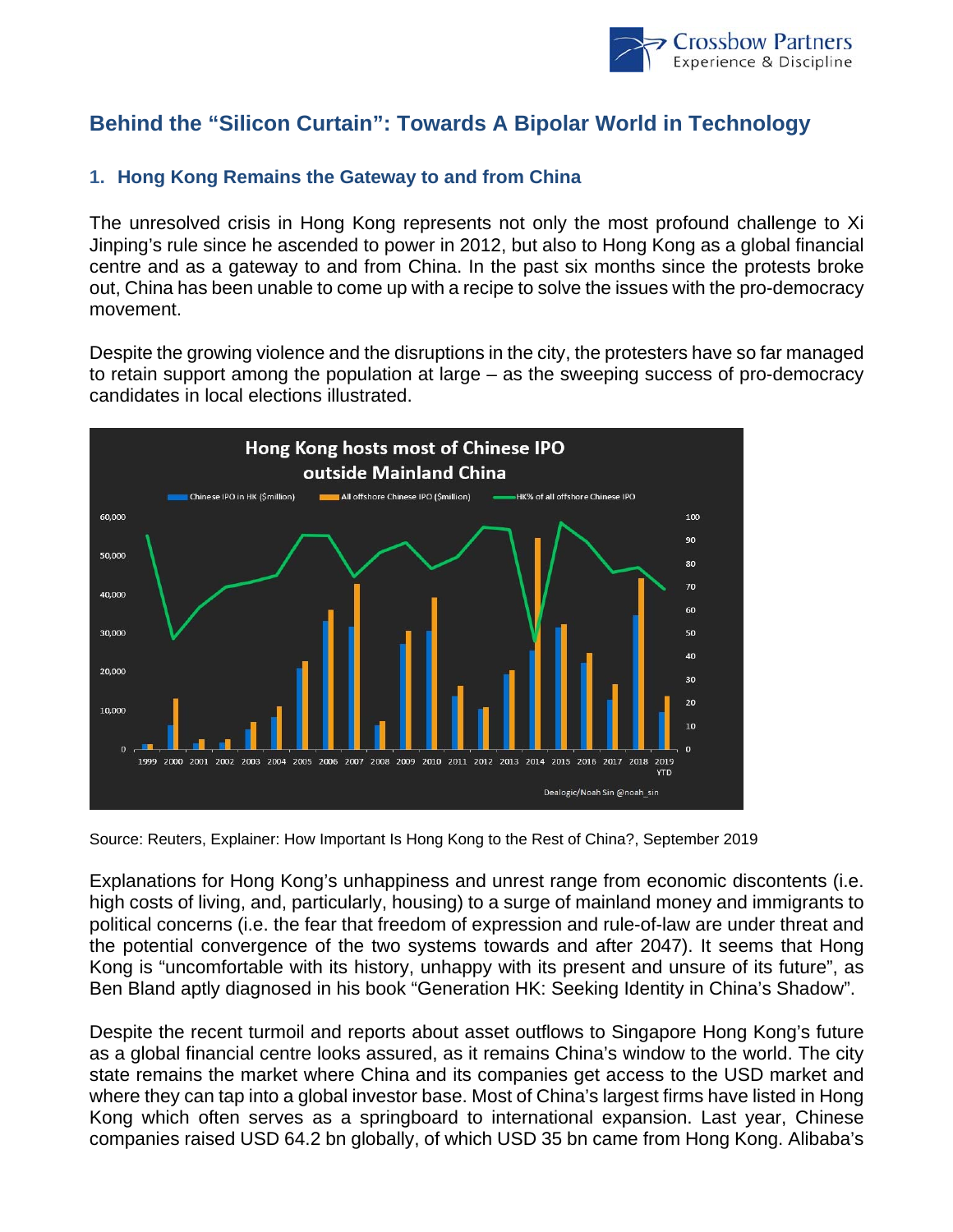

"homecoming" IPO in November is just the latest indication that China seeks to strengthen Hong Kong as a financial centre, sending a message to the U.S. that there are other places to list than just New York and that the city is open for business despite the unrest.



Source: Reuters, Explainer: How Important Is Hong Kong to the Rest of China?, September 2019

As long as the Chinese Renminbi is not freely convertible, China will need Hong Kong. It is China's indispensable dollar cash machine, as Hong Kong is the only place in the second largest economy of the world where capital can freely come and go at its discretion, governed by a stable legal system and underpinned by a freely convertible currency pegged to the US dollar. And, clearly, international investors and Chinese companies prefer Hong Kong's basic law and its legal system for contracts.



Source: Reuters, Explainer: How Important Is Hong Kong to the Rest of China?, September 2019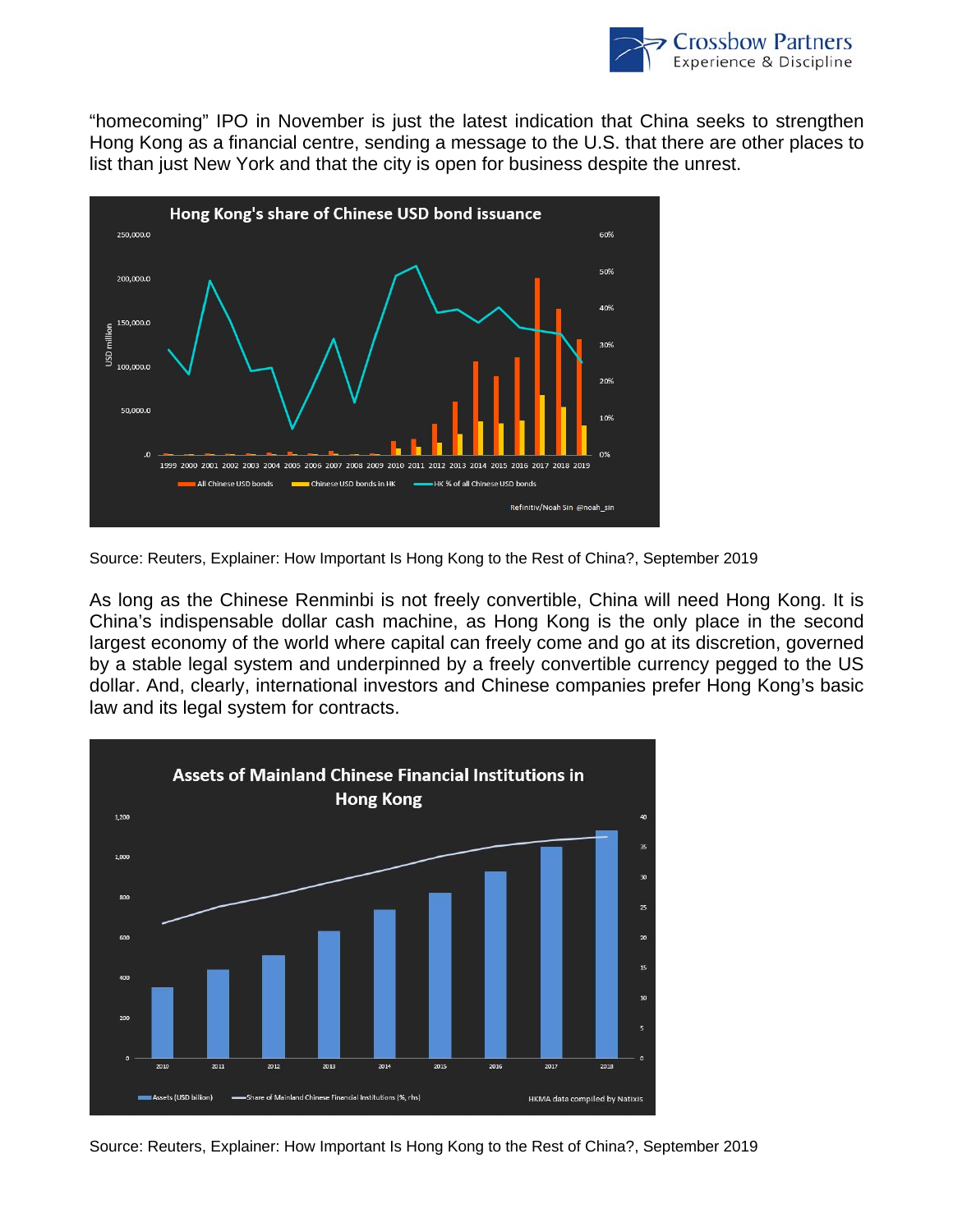

President Trump's threats to delist China groups from U.S. exchanges is just another potential scare tactics that eventually strengthens Hong Kong's position in the longer-term. Hong Kong looks unchallenged when it comes to the listing of top Chinese companies outside of China, but it equally draws Hong Kong closer into China's sphere of influence.

Yet it is also evident that the unrest has at least temporarily damaged Hong Kong's reputation as a financial centre, as notably rich private and institutional investors have voted with their feet and moved money to Singapore. According to a report from J.P. Morgan, foreign exchange deposits in Singapore have gone up sharply in recent months, while Goldman Sachs indicated that Hong Kong might have lost more than USD 4 bn from June to August 2019. But it is too early to tell whether these flows will evolve into a structural trend and whether investors are trying to find a permanent replacement within the region.

#### **2. China Building Its Own Tech Ecosystems**

While China and the U.S. reached an agreement on a "Phase One" trade deal in December, many details remain unknown for now. And, as many market pundits have pointed out, it will de-escalate the situation in the short-term, but it will not mark the end of the trade war. The fundamental issues that caused the trade war to erupt have not been solved. America's dispute with China is driven by more than just the trade deficit. The deliveries of electric goods or the purchases of agricultural products are only proxy fights, but do not represent the real issues at stake. What is really at stake is the battle for global power, domination and supremacy in the 21<sup>st</sup> century between an incumbent superpower and a rising challenger. It is the battle between "America First" and "Made in China 2025".

In the West, there is a common understanding that the structure of the Chinese economy and how it is run and managed by the Chinese Communist Party is at the heart of the problem, as it disadvantages foreign companies when competing with Chinese rivals and forces foreign companies to hand over technology if they want to participate in China's domestic market. The real objective of the Trump administration is therefore to force China to dismantle its state sector, to open up its economy and to operate on the standards and practices of a market economy as defined by the West.

This year China was shocked to find that some of its leading tech companies have been named to the so-called "entity list" by the U.S. What sounds innocuous is a tool used by the BIS (Bureau of Industry and Security) of the Commerce Department to restrict the export of certain sensitive technologies and components to organizations that threaten the national security or foreign policy interests of the United States. Earlier in the year, telecom group Huawei was put on the entity list for violating sanctions on Iran. In October the U.S. doubled down and added another 28 Chinese high tech companies to the list with the argument that they had been implicated in human rights violations against the Uighur Muslims in China. Among the blacklisted firms there are eight leading Chinese technology companies, including artificial intelligence champions Hikvision, iFlytek, SenseTime, Megvii, and Yitu. The human rights concerns behind the announcement and the allegations must be taken seriously and any human rights violations are rightly criticized. Yet the move also fits with the Trump administration's objective of protecting U.S. interests in China.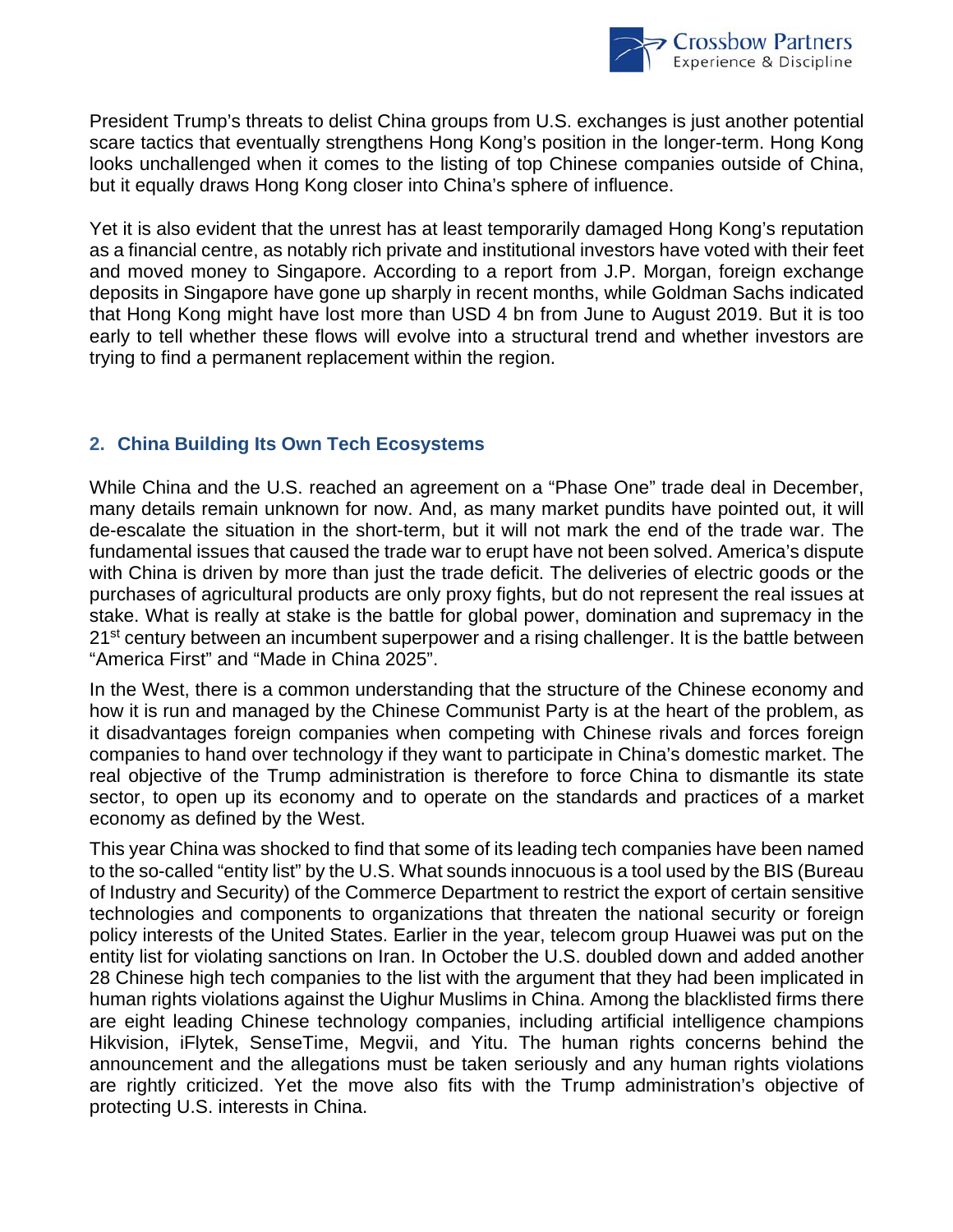

Chinese AI companies have been repeatedly identified as key partners of the Chinese military and intelligence services, and the U.S. is keen to ensure that technology is not used in ways that threaten U.S. national security. In addition, Chinese AI companies are suspected of engaging in intellectual property theft and anti-competitive practices, while selling their advanced technologies to (authoritarian) regimes around the globe.

China has been determined to end its dependence on U.S. technology for quite some time and has been investing heavily in its domestic capacity for years. Yet, after the U.S. had earlier banned ZTE and then, notably, Huawei, China most likely seeks to move its timetable forward, accelerating the development of its domestic supply chain, as the ability of the U.S. to cut off Chinese technology companies from their supply chain has been made abundantly clear.

It therefore comes as little surprise that our hedge fund managers in Hong Kong recently pointed out that they learned that big Chinese tech companies are seeking to replace foreign supplier by domestic suppliers at a fast rate even though the national suppliers can compete neither on quality nor on price for now. The hedge fund managers had only expected this move to happen within the next two to three years when domestic suppliers were supposed to have closed the technological gap to more manageable levels. But it seems to be now a "national duty" for leading Chinese companies to support the government's efforts to build a competitive domestic supply chain and switch to domestic suppliers over the next three years (import substitution). This will lead to the rise of both national software and hardware companies and to the creation of a strong domestic ecosystem, offering exciting opportunities for investors. This development is also underpinned by the increasing demand of Chinese companies bent on improving productivity and internal efficiency through software upgrades to mitigate slower top line growth and margin pressure.

Evidently, China will face substantial challenges in doing so, as they have to address significant structural hurdles. Today, only 16% of semiconductors used in China are produced domestically, and only half of those are made by Chinese firms. Producing advanced semiconductors requires a set of skill and know-how that cannot be acquired by simply investing vast amounts of money.

The U.S. is considered to be two to three generations ahead in semiconductor production, creating a gap that will take years to close. And China also still struggles to produce more advanced CPUs, GPUs (graphics processing units), and field-programmable gate array (FPGA) chips. But many observers concede that China's political and financial commitment to developing its domestic semiconductor industry will eventually bear fruit, as China will now redouble its efforts to close those gaps.

A recent article in "Forbes" pointed out that four emerging trends are indicative of the emerging bipolar world. They have unfolded in China in 2019 and are expected to persist in the near future: 1) Foreign direct investments from China to the U.S. plunged by almost 88% from a peak of USD 46.5 bn 2016 to USD 5.4 bn in 2018, as the "New York Times" reported. And it is expected that China's FDI into the U.S. will evaporate even more in 2019, as it has become the new norm among various levels of government and state-owned firms to exclude the U.S. from new investments, redirecting funds elsewhere. By contrast, U.S. foreign direct investments into China are likely to have actually risen in 2019.

2) A second trend is the regionalization of supply-chains. More and more companies in China and Asia seek to get around the potential impact and sanctions of the trade war. They want to serve customers from nearby markets, especially as the purchasing power in many Asian nations is rising. China is doing its part to boost trade with Asian and European nations by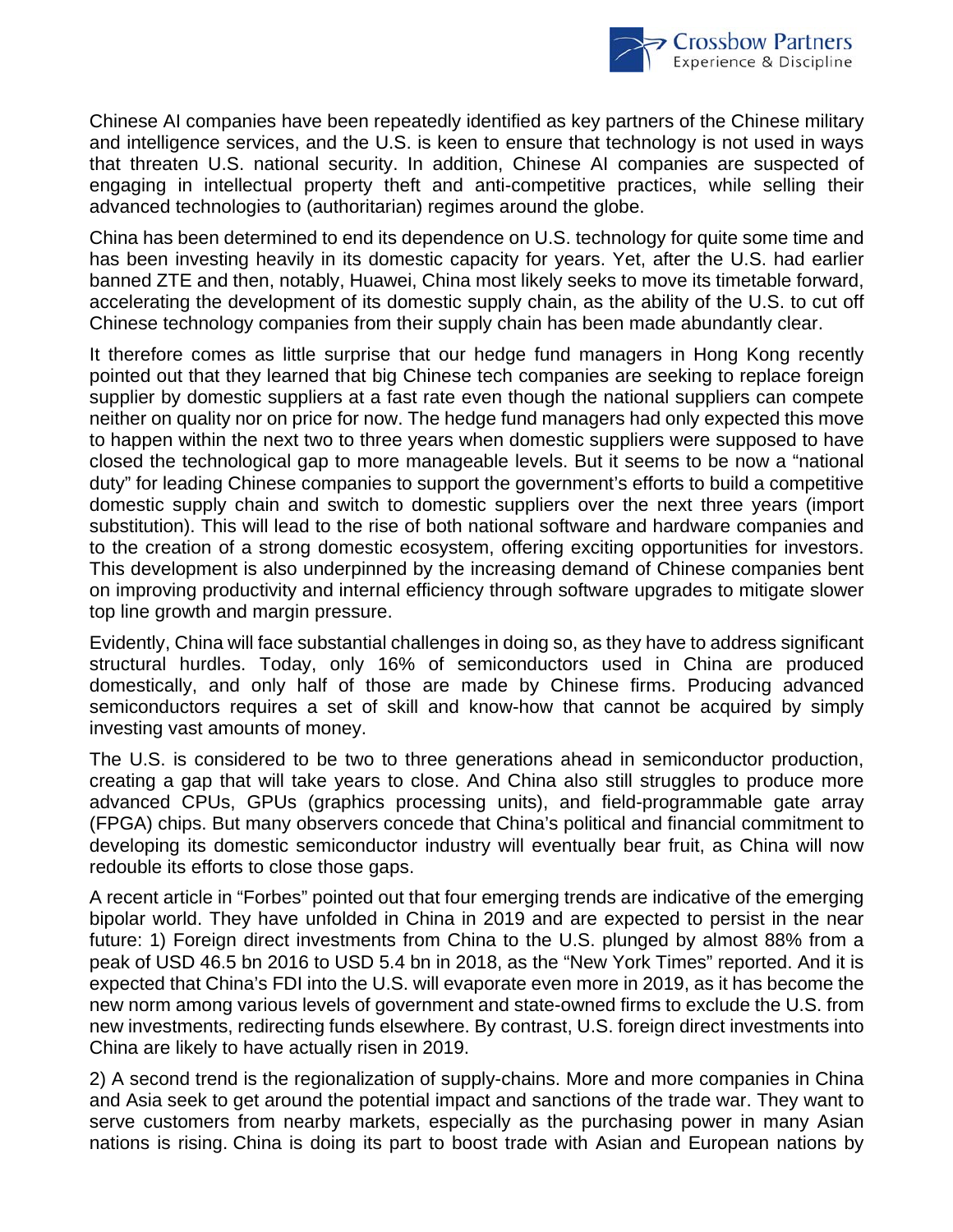

promoting free-trade agreements. Beijing landed a coveted breakthrough in November, when fifteen Asia Pacific nations signaled they planned to sign a free-trade agreement in 2020. Beijing and Brussels are also planning to finalize a EU-China investment agreement next year that is meant to boost both investment and trade.

#### Figure ES-1: Annual Value of FDI Transactions between the US and China, 1990-2018\*



Another consequence of the trade war – the third trend – is the fact that Chinese students are turning away from U.S. universities. U.S. universities hosted more than 360'000 Chinese students in the year 2017/18. This number is expected to fall significantly, as both the Trump administration's anti-immigration rhetoric and the efforts of the Chinese government to encourage high schools to send students to Northern Europe and the U.K. will take their toll on the international student population of U.S. universities. The Chinese government recently warned its citizens about studying in the United States, due to U.S. visa policies and trade tensions, fueling a brain drain of Chinese scientists from the U.S. to China, while the best Chinese researchers now are more inclined to stay in their home country, as salary levels were boosted and have become very competitive recently.

4) And, last but not least, the potential start of a "tech war" would also seriously hurt innovation and could lead to a global split in technological standards in telecom and other areas with potentially unintended consequences in many industries.

#### **3. Implication for Investors: A "Silicon Curtain" Is Descending**

What does it imply for investors? Countries and firms all over the world that do business with companies on the entity list (i.e. such as Huawei) will have to think hard about whether they want to do business with firms officially sanctioned by the U.S.

China, by contrast, claims that the U.S. sanctions are largely meant to contain China's rise and to block its ambitions to become a global superpower by 2050. Many tech observers believe that the Huawei ban ultimately means the end of global tech, as tech's globalized model is